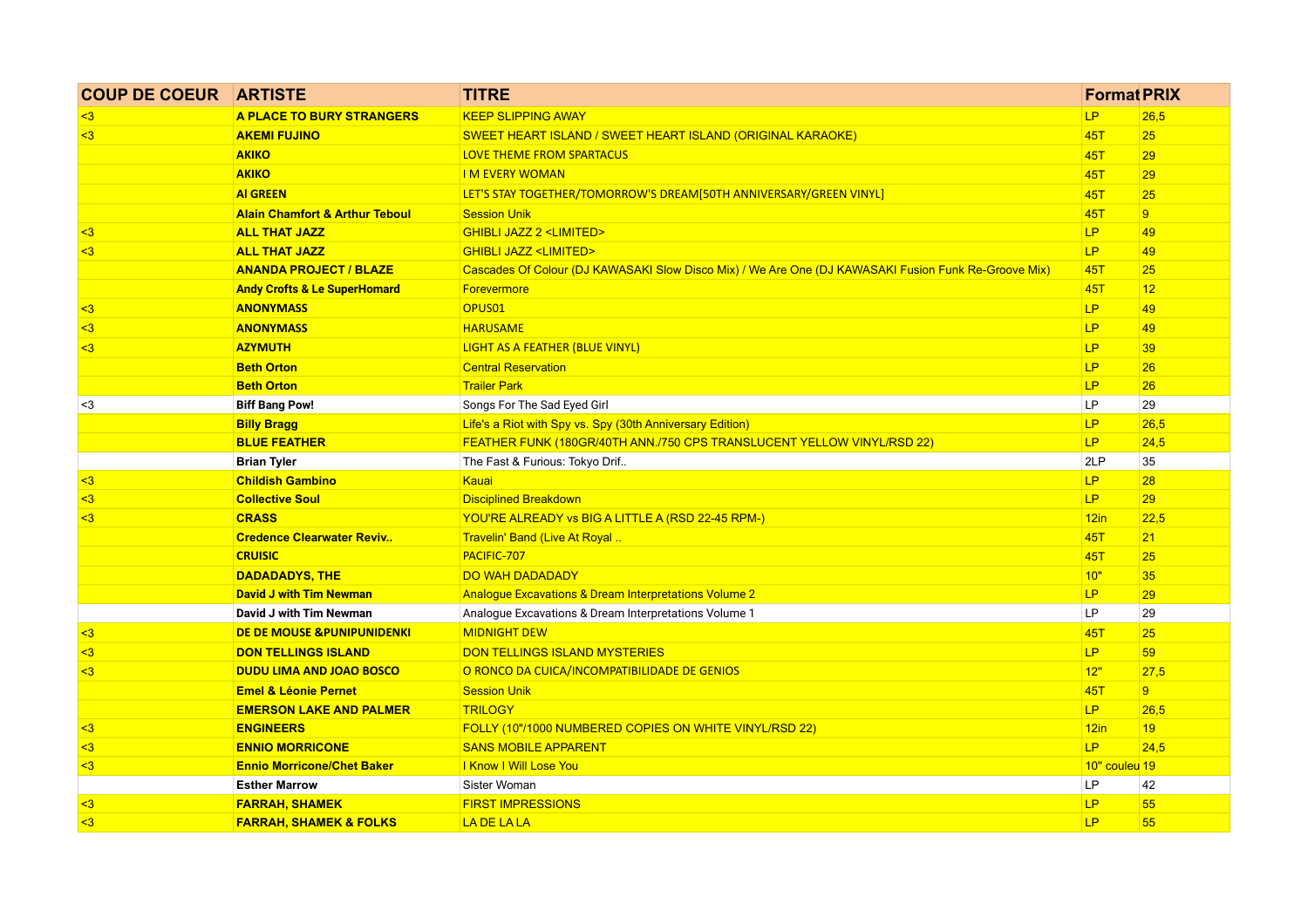| <b>COUP DE COEUR ARTISTE</b> |                                                                      | <b>TITRE</b>                                                           | <b>Format PRIX</b> |                |
|------------------------------|----------------------------------------------------------------------|------------------------------------------------------------------------|--------------------|----------------|
| $3$                          | <b>FARRAH, SHAMEK &amp; SONELIUS SMITH</b> The World Of The Children |                                                                        | LP.                | 55             |
| $\leq$ 3                     | <b>FATBOY SLIM</b>                                                   | Praise You / Right Here Right                                          | <b>LP</b>          | 25             |
| $3$                          | <b>Flash &amp; The Dynamics</b>                                      | The New York Sound                                                     | <b>LP</b>          | 42             |
| $3$                          | <b>FLOWER MEG</b>                                                    | SASURAI NO GUITAR/AI NO SAZANAMI                                       | <b>45T</b>         | 29             |
| $3$                          | <b>FRANK CUNIMONDO TRIO</b>                                          | <b>INTRODUCING LYNN MARINO</b>                                         | <b>LP</b>          | 55             |
|                              | <b>FREDDIE HUBBARD</b>                                               | <b>MUSIC IS HERE</b>                                                   | 2LP                | 29             |
|                              | <b>FUN BOY THREE</b>                                                 | <b>THE BEST OF</b>                                                     | <b>LP</b>          | 26             |
|                              | <b>GBH</b>                                                           | <b>CITY BABY ATTACKED BY RATS</b>                                      | LP.                | 26,5           |
|                              | <b>GO WEST</b>                                                       | <b>BANGS &amp; CRASHES</b>                                             | 2LP                | 29             |
|                              | <b>HALESTORM</b>                                                     | <b>Back From The Dead</b>                                              | <b>LP</b>          | 39             |
| $3$                          | HAMILTON, BOBBY -QUINTET UNLIMITE DREAM QUEEN                        |                                                                        | LP.                | 39             |
|                              | <b>HANNAH WARM</b>                                                   | <b>PURPLE/CURRENT</b>                                                  | <b>45T</b>         | 25             |
| $\overline{\mathbf{3}}$      | <b>Harrison, Wendell</b>                                             | <b>FAREWEL TO THE WELFARE</b>                                          | LP.                | 55             |
|                              | <b>Hideaki Kanazawa</b>                                              | NIJUSO3                                                                | LP.                | 59             |
|                              | <b>HIROSHI KAMAYATSU</b>                                             | KAMAYATSU QUALITY STORE / HIROSHI KAMAYATSU · ALBUM NO. 3              | <b>LP</b>          | 49             |
|                              | <b>Howard Wales</b>                                                  | Rendezvous With The Sun                                                | <b>LP</b>          | 35             |
|                              | <b>Jacques Dutronc</b>                                               | En Vogue - Vinyl Picture Disc                                          | 2LP                | 29             |
|                              | <b>JAMES BLAKE</b>                                                   | <b>COVERS</b>                                                          | LP.                | 22,5           |
| $3$                          | Jasmine Minks, The                                                   | The Jasmine Minks                                                      | LP                 | 29             |
| $\overline{3}$               | <b>JESSIE WARE</b>                                                   | <b>DEVOTION (THE GOLD EDITION) 10th</b>                                | LPX <sub>2</sub>   | 39             |
|                              | <b>JOE RINOIE</b>                                                    | SYNCHRONIZED LOVE / SYNCHRONIZED LOVE (ORIGINAL KARAOKE)               | <b>45T</b>         | 29             |
| $3$                          | <b>JOYCE AND MAURICIO MAESTRO</b>                                    | <b>FEMININA</b>                                                        | 12"                | 29             |
| $3$                          | <b>Junko Onishi Quartet</b>                                          | <b>GRAND VOYAGE</b>                                                    | LP.                | 59             |
|                              | <b>K'S CHOICE</b>                                                    | LIVE IN EUROPE (180GR./1000 CPS ON PURPLE & PINK MARBLED VINYL/RSD 22) | LP.                | 24,5           |
|                              | <b>KATSUHIKO MIKI</b>                                                | <b>NAGISA IN LOVE (SUMMER PLACE)</b>                                   | <b>45T</b>         | 29             |
| $3$                          | <b>KAZUMI ODAGIRI</b>                                                | <b>TOTSUGEKI KAMIKAZE TOKKOUTA</b>                                     | LP.                | 49             |
|                              | <b>KEN, MATSUDAIRA</b>                                               | <b>MATSUKENSANBA2</b>                                                  | <b>45T</b>         | 29             |
|                              | <b>KENTROL, OTTO</b>                                                 | NO MISTAKES (RSD 22)                                                   | <b>LP</b>          | 49             |
|                              | <b>KIND OF</b>                                                       | <b>LAMBADA / CARIBBEAN LOVERS</b>                                      | <b>45T</b>         | 29             |
| $3$                          | <b>KINKS (THE)</b>                                                   | <b>WATERLOO SUNSET</b>                                                 | <b>LP</b>          | 21             |
|                              |                                                                      |                                                                        |                    | 29             |
| $3$                          | <b>KIYOHIKO OZAKI</b>                                                | YOUNG LADY SOFTLY / OK                                                 | <b>45T</b>         |                |
|                              | Klub des Loosers & L'Impératrice                                     | <b>Session Unik</b>                                                    | <b>45T</b>         | $\overline{9}$ |
|                              | <b>KYOZO NISHIOKA</b>                                                | SOUTH AMERICA TRAVEL                                                   | LP                 | 49             |
|                              | <b>LA LUZ</b>                                                        | <b>LA LUZ - INSTRUMENTALS</b>                                          | LP.                | 24             |
| $3$                          | <b>Laurence Vanay</b>                                                | <b>Ghost Notes From The Stone Vessel</b>                               | LP.                | 28             |
| $3$                          | Luciano Luciani Y Sus Mulatos                                        | Mulata Vamos A La Salsa                                                | LP                 | 25             |
|                              | <b>LYMAN WOODARD ORGANIZATION</b>                                    | <b>SATURDAY NIGHT SPECIAL</b>                                          | 45T                | 29             |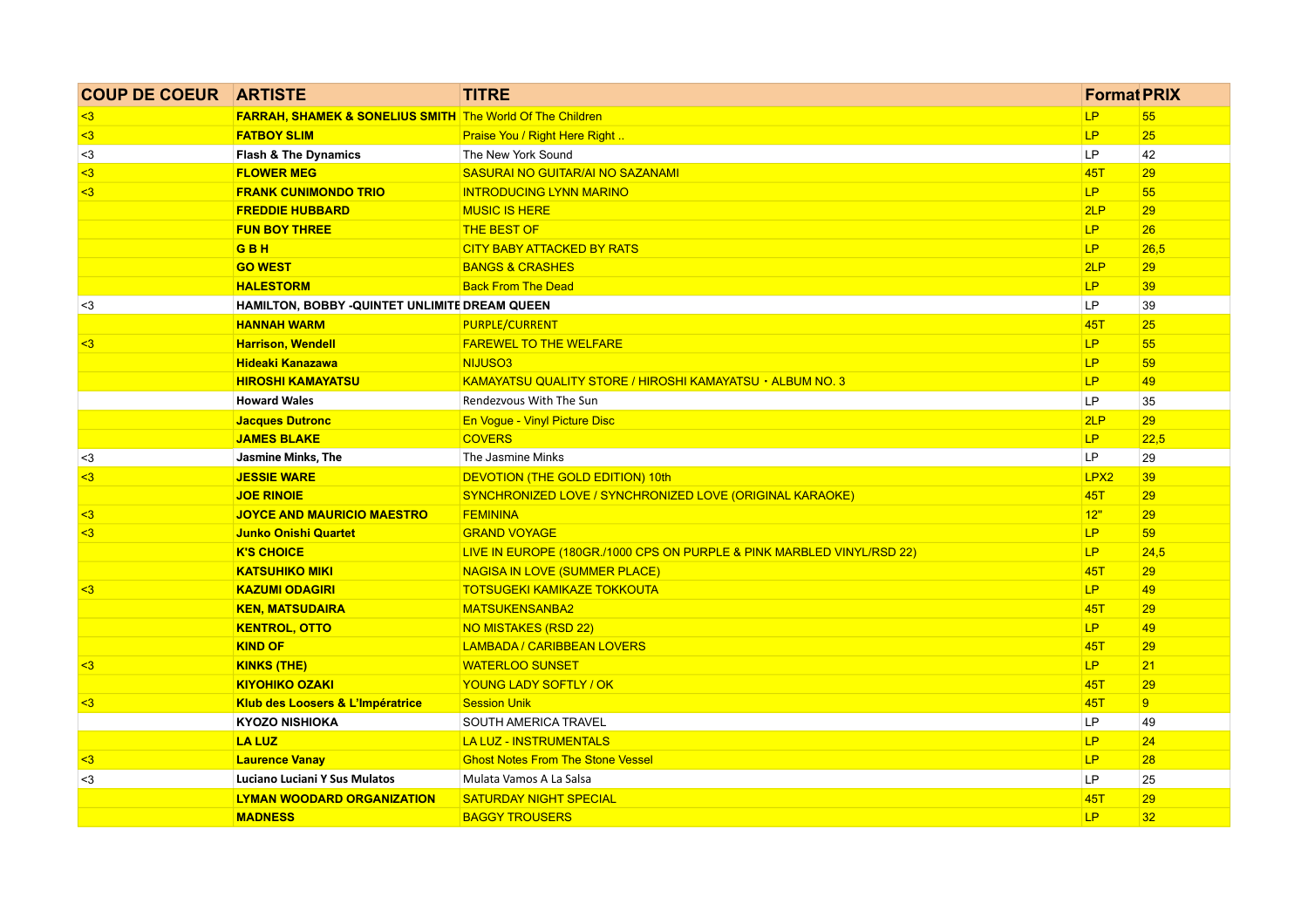| <b>COUP DE COEUR ARTISTE</b> |                                          | <b>TITRE</b>                                                        | <b>Format PRIX</b>     |      |
|------------------------------|------------------------------------------|---------------------------------------------------------------------|------------------------|------|
|                              | Marco Beltrami                           | Mimic - Music From The Dimensi                                      | LP                     | 35   |
|                              | <b>MASAKO MIYAZAKI</b>                   | <b>GET MY WAVE</b>                                                  | LP.                    | 51   |
|                              | <b>MAYU NAKAZAWA</b>                     | <b>FUNKY FLUSHIN</b>                                                | <b>45T</b>             | 29   |
| $\leq$ 3                     | <b>MIKI, MATSUBARA</b>                   | <b>WINK</b>                                                         | LP.                    | 59   |
|                              | <b>Miles Davis</b>                       | Live in Montreal - July 7, 198.                                     | 2LP                    | 29   |
| $3$                          | <b>MITSKI</b>                            | MITSKI LAUREL HELL [JAPAN LIMITEDMARBLE COLOR]                      | LP.                    | 69   |
|                              | Moons, The                               | Stand With Me                                                       | 45T                    | 12   |
|                              | <b>MORCHEEBA</b>                         | BLACKEST BLUE (REMIX RSD 22)                                        | $12$ in                | 18   |
| $3$                          | <b>NATSUKI TRIO</b>                      | FLY ME TO THE MOON[UFUTSUKI BUSHI]                                  | 45T                    | 29   |
|                              | <b>NEWEST MODEL</b>                      | <b>UNIVERSAL INVADER</b>                                            | LP.                    | 65   |
| $3$                          | <b>Night Beats</b>                       | <b>Live At Valentine</b>                                            | <b>LP</b>              | 26,5 |
|                              | <b>OVERCOAT'S</b>                        | 9 NUMBERS, GROOVY!                                                  | LP.                    | 49   |
|                              | <b>PASOCOM MUSIC CLUB</b>                | <b>SEE-VOICE</b>                                                    | LP.                    | 49   |
|                              | <b>PATTERSON, KELLEE</b>                 | IM GONNA LOVE YOU JUST A LITTLE MORE/ONECE NOT LONG AGO             | 45T                    | 25   |
|                              | <b>PAUL BUTTERFIELD BLUES BA</b>         | The Original Lost Elektra Sess.                                     | 3LP                    | 49   |
| $3$                          | <b>Pearl Jam</b>                         | Live On Two Legs - Translucent                                      | 2LP                    | 29   |
|                              | <b>Phil Odgers</b>                       | Ghosts Of Rock N Roll                                               | LP.                    | 26   |
| $3$                          | POLL, JACK VAN -TREE-OH-                 | HI JACKIN' (180GR./GATEFOLD/50TH ANN./750 CPS ON GOLD VINYL/RSD 22) | LP                     | 25   |
| $3$                          | <b>Prince</b>                            | The Gold Experience - Deluxe -                                      | 2LP                    | 33   |
| $3$                          | <b>Pucho and His Latin Soul Brothers</b> | Super Freak                                                         | LP.                    | 35   |
|                              | <b>QUATRO SUZI</b>                       | SUZI QUATRO [REMASTERED & EXPA                                      | 2LP                    | 29   |
|                              | <b>RAMONES</b>                           | The Sire LPs 1981-1989                                              | 7LP                    | 145  |
|                              | <b>RIE TOMOSAKA</b>                      | RIE TOMOSAKA BEST $+3$                                              | 2LP                    | 59   |
|                              | <b>RORY GALLAGHER</b>                    | <b>SAN DIEGO '74</b>                                                | LPX <sub>2</sub>       | 39   |
|                              | <b>SALA</b>                              | <b>TOGETHER / BOSSA</b>                                             | 45T                    | 25   |
|                              | <b>SERGENT GARCIA</b>                    | <b>UNA Y OTRA VEZ</b>                                               | LP.                    | 25   |
|                              | <b>SHORE BREAK</b>                       | <b>ENDLESS SHORE</b>                                                | <b>LP</b>              | 49   |
|                              | <b>SIDI WACHO</b>                        | <b>CALLE SOUND SYSTEM</b>                                           | LP                     | 25   |
|                              | <b>SLASH</b>                             | 4 (LIVE AT STUDIOS 60)                                              | 2LP                    | 32,5 |
|                              | <b>SLOWLY</b>                            | TRIPPING OUT [2022 REMASTER/SOUL MIX]                               | <b>45T</b>             | 25   |
|                              | <b>Soul Jazz Records Presents</b>        | <b>STUDIO ONE CLASSICS</b>                                          | 2LP VIOLE 39           |      |
|                              | <b>Soul Jazz Records Presents</b>        | 100% DYNAMITE! Ska, Soul, Rocksteady and Funk in Jamaica            | 2LP YELL 39            |      |
|                              | <b>ST. VINCENT</b>                       | <b>THE NOWHERE INN</b>                                              | LP.                    | 49   |
|                              | <b>Sun's Signature</b>                   | <b>Sun's Signature</b>                                              | <b>EP 12"</b>          | 19   |
| $3$                          | <b>SUPER FURRY ANIMALS</b>               | (BRAWD BACH) RINGS AROUND THE                                       | LP                     | 26,5 |
| $3$                          | <b>SUPERGRASS</b>                        | <b>MOVING</b>                                                       | LP.                    | 21   |
|                              | <b>Sweet Relief</b>                      | A Benefit For Victoria Williams                                     | 2LP                    | 23,5 |
| $3$                          | <b>Tangerine Dream</b>                   | Live At Reims Opera (September 23th, 1975)                          | $2LP$ SET $\cdot$ 34.5 |      |